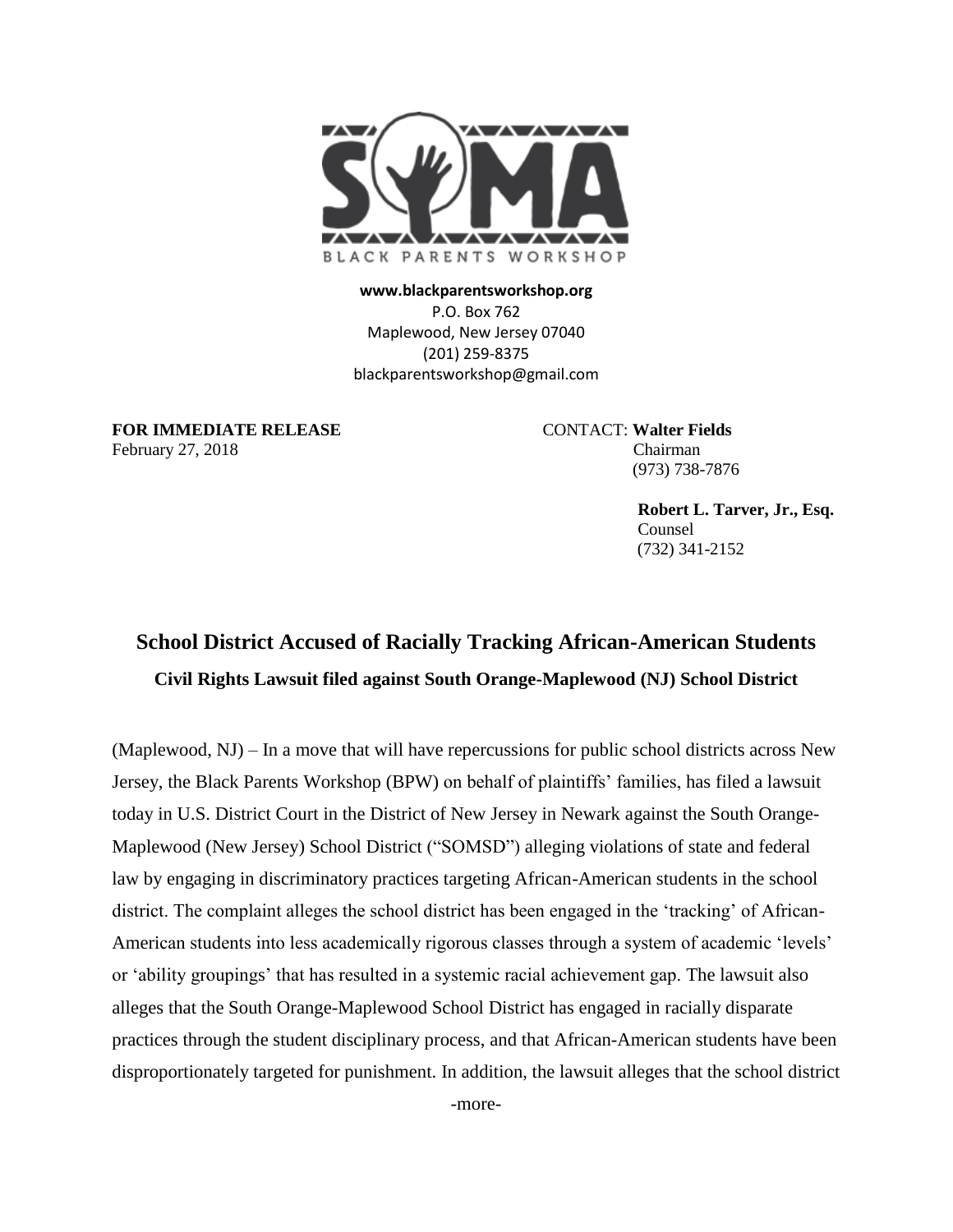has illegally maintained *de facto* segregation in its K-5 elementary schools. As a result, the complaint alleges, African-American graduates of the district's Columbia High School have been substantially disadvantaged compared to their White peers.

The complaint alleges violations of Title I of the Elementary and Secondary Act of 1965, Title VI of the Civil Rights Act of 1964, Section 504 of the Rehabilitation Act of 1973, the Individuals with Disabilities Act, Article I, Paragraph V and Article VIII, Section IV, Paragraph I of the New Jersey Constitution and the New Jersey Law Against Discrimination. The plaintiffs seek remedies in excess of \$12 million and specific programs to ameliorate the systemic structures and practices that have harmed African-American students, as well as compensatory and punitive damages,

Black Parents Workshop Chairman Walter Fields said, "This is an important decision to file this complaint. We know income inequality and the wealth gap is often born or exacerbated in the classroom. The futures of African-American children in our nation is dependent upon their receiving a first-class education, no matter their zip code or socio-economic status. We do a disservice to our children when we allow these disparities in educational outcomes, caused by the policies and practices of a school district, to persist."

The South Orange-Maplewood School District, for over two-decades, has used a 'leveled' system of tiered academic classes into which African-American students have been tracked into the lowest levels. The school district has used the leveling system as a means to overwhelmingly place African-American students in **Columbia High School** into a deceptively named 'College Preparatory' level or 'Level 3' in classes that are not of a quality, either in course materials or instruction, to prepare students for the rigor of a college education or a career. Data reveals the wide racial disparities in course levels at Columbia High School that easily be discerned by walking the hallways of the school, peering into classrooms and looking at the racial composition of the class. In Columbia High School, African-American students also come under harsher scrutiny than their White peers and are subject to disparate disciplinary measures.

-more-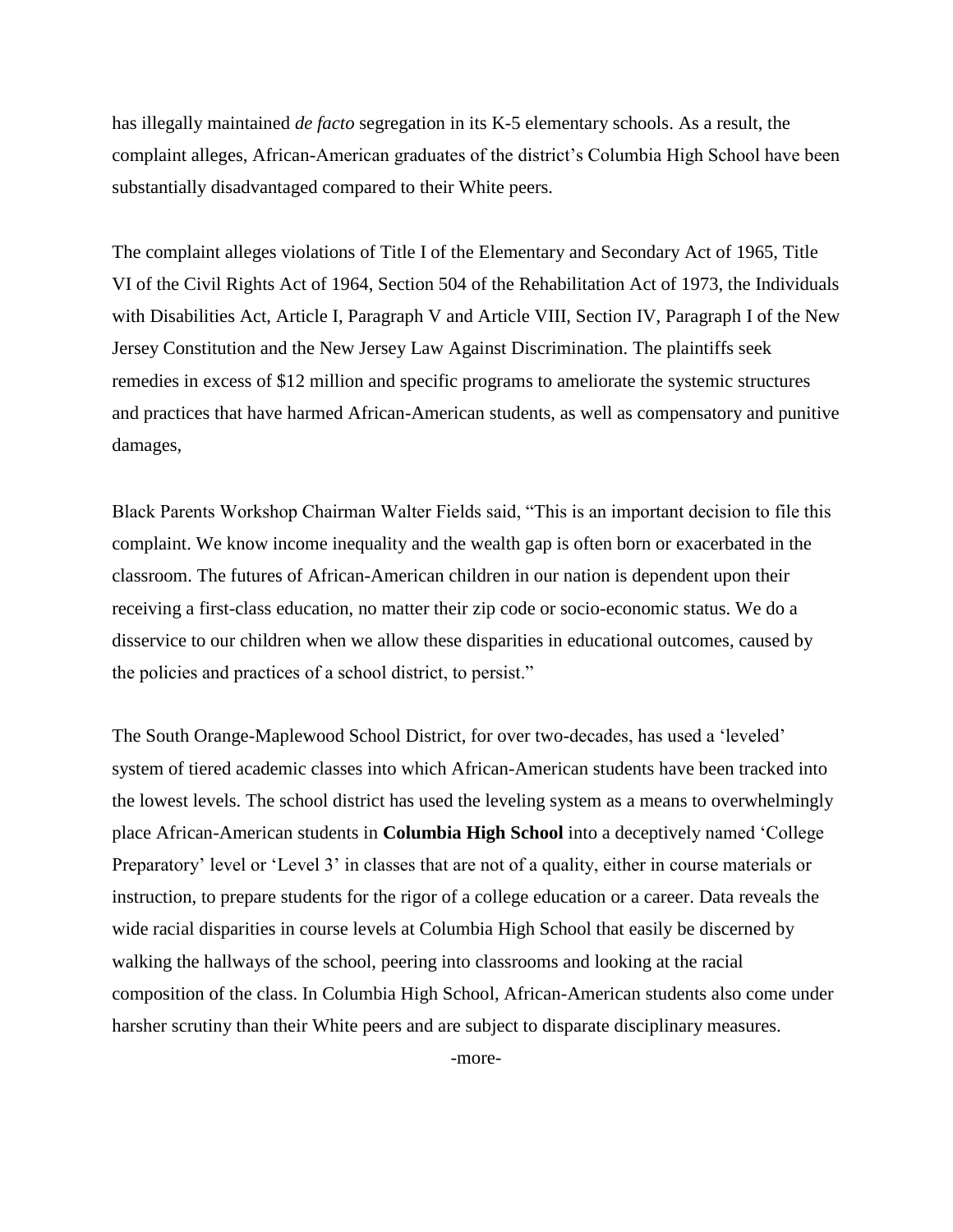At the elementary school level, in grades K-5, the district has maintained *de facto* segregated enrollments, with one elementary school – **Seth Boyden Elementary School**, with a majority African-American student population. This despite the fact that Maplewood is just 3.88 square miles and South Orange is 2.86 square miles.

The SOMSD also has made little effort in recruiting and hiring African-American teachers. The teaching staff in the district is overwhelmingly White though Maplewood is 32.7% African-American and South Orange is 29.1% African-American, and the two towns are in Essex County, the county with the largest African-American population in New Jersey. African-American support staff (e.g. secretaries, custodial, security, transportation) outnumber African-American teachers in most instances in schools.

The result of the lack of concern for the education of African-American children in the South Orange-Maplewood School District is evidenced by their lagging scores on state assessments (NJ PARCC), and the significant gap in 4-year college enrollment between White and African-American students' post-graduation from Columbia High School.

In filing the lawsuit, BPW's Walter Fields noted, "The historic school desegregation case, *Brown v. Board of Education*, focused on the damage inflicted on African-American children by southern states' embrace of the unconstitutional doctrine of *'separate but equal.'* The new Jim Crow in public education, particularly in suburban communities such as Maplewood and South Orange, is the embrace of the equally unconstitutional doctrine of *'equal but separate'* in the maintenance of public schools that are facially integrated but through the school district's policies and practices African-American children are segregated and denied equal educational opportunity."

The South Orange-Maplewood School District came under the review of the U.S. Department of Education Office of Civil Rights (OCR) over the district's policies and practices that OCR cited as possibly violative of Title VI of the Civil Rights Act of 1964 and Section 504 of the Rehabilitation Act of 1973. The district voluntarily signed a Resolution Agreement with OCR in -more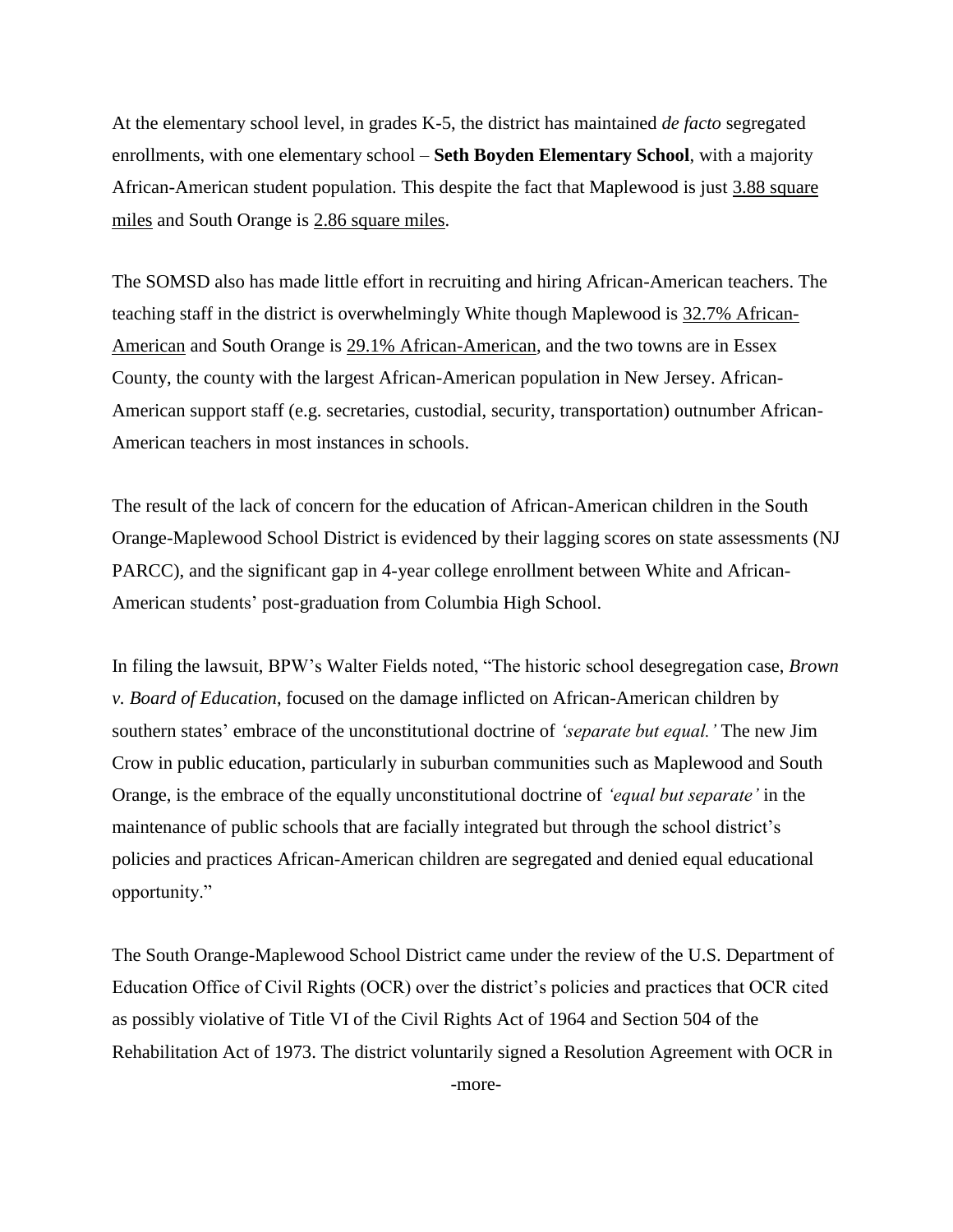October 2014 acknowledging its findings and committing to remedy the policies and practices cited. At the same time, the ACLU-NJ and the UCLA Civil Rights Project filed a complaint with OCR against the school district mirroring the claims made by OCR. On October 16, 2017, the South Orange-Maplewood School District released data that clearly demonstrated that the racial disparities in advanced-level courses cited by OCR not only remain, but in many cases widened. Though the district's new Access and Equity, and Academic Placement policies purportedly open access to these courses, the evidence overwhelmingly confirms that the policies are mere words on paper and do not reflect the reality for African-American students.

Black Parents Workshop legal counsel Robert Tarver said, "We are at a point when we have to acknowledge the South Orange-Maplewood School District's inability or lack of will to address its discriminatory practices. The school district is engaged in a pattern of practices that violate federal law and provisions of the New Jersey state constitution prohibiting segregation in pubic schools, and the denial of a 'thorough and efficient' education. They have been given multiple opportunities to remedy these practices and provide relief to African-American students and their families, and have failed. At this point our only recourse is to seek relief in court."

The lawsuit alleges that the South Orange-Maplewood School District has instituted polices and engaged in practices for over two decades that have denied African-American students a quality education by prohibiting their access to courses that will enable them as college or career ready. The district's own data reveals the wide racial disparity in student enrollment in advanced-level courses. The injury caused African-American students is revealed in their performance on statemandated assessments and data from the New Jersey Department of Education on postgraduation outcomes.

"What we have in the South Orange-Maplewood School District is a public-school system where children are segregated by race in its elementary schools, experience few Black teachers in their classrooms, African-American children are subjected to punishment for offenses that their White peers also commit but receive lesser punishment, and where all students walk through the same front door at Columbia High School but are then segregated by race in classrooms due to the

-more-